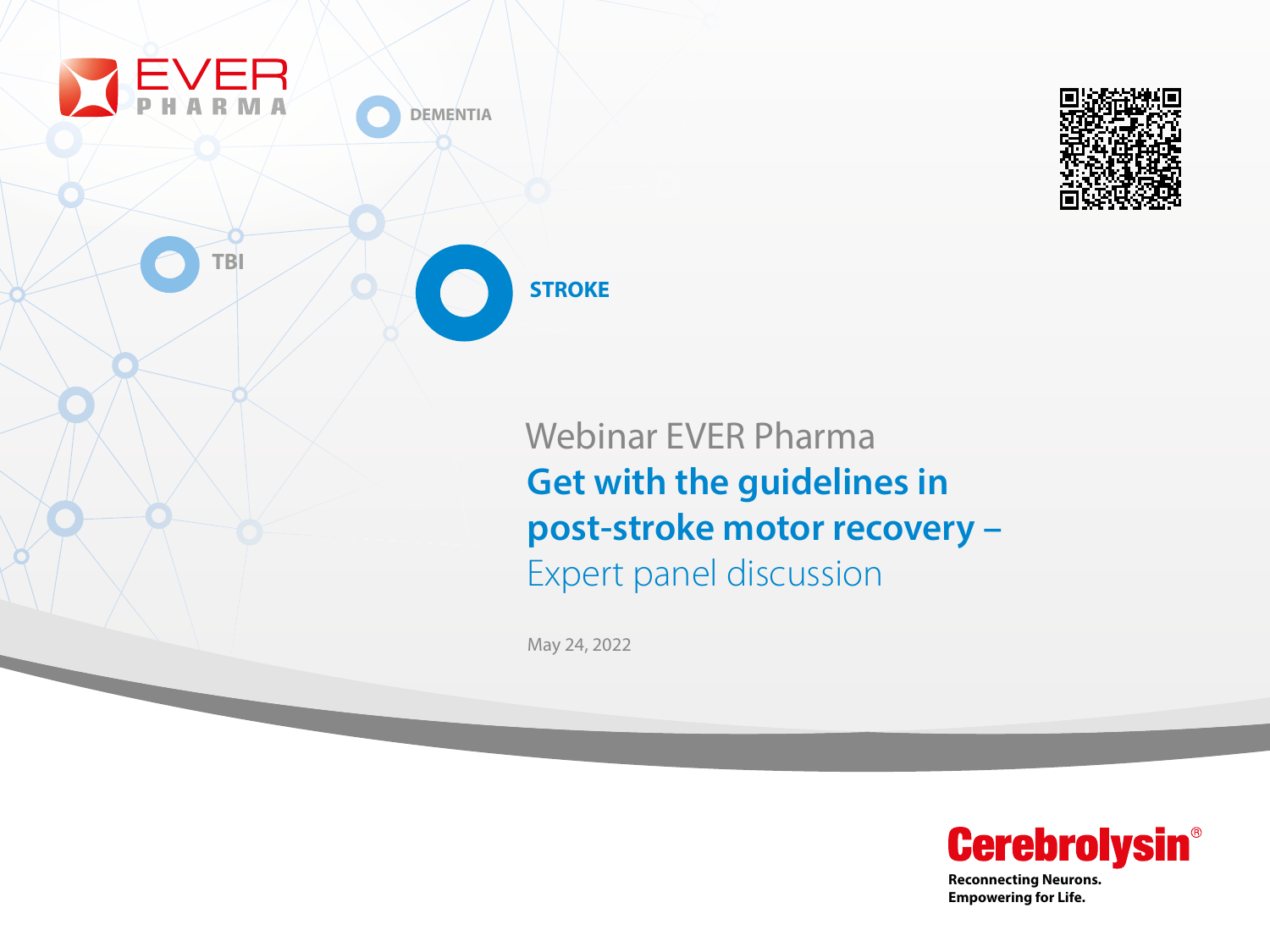# **Get with the guidelines in post-stroke motor recovery –**  Expert panel discussion



EXPERTS MODERATOR



**Dr. Cornelia Brunner**

Neurologist at University Clinic Tulln, Austria



**Dr. Robert Teasell**

Medical Director of the Stroke Rehabilitation Program at Parkwood Institute, Canada



**Prof. Karin Diserens**

Deputy Physician, Department of Neurology and Clinical Neurosciences, Head of the Transversal Unit of Acute Neurorehabilitation (NRA), University Hospital, Lausanne, Switzerland



**Dr. Ales Tomek**

Neurologist at Motol University Hospital at Prague, Czech Republic



**Dr. Steven Zeiler**

Johns Hopkins University, Baltimore, USA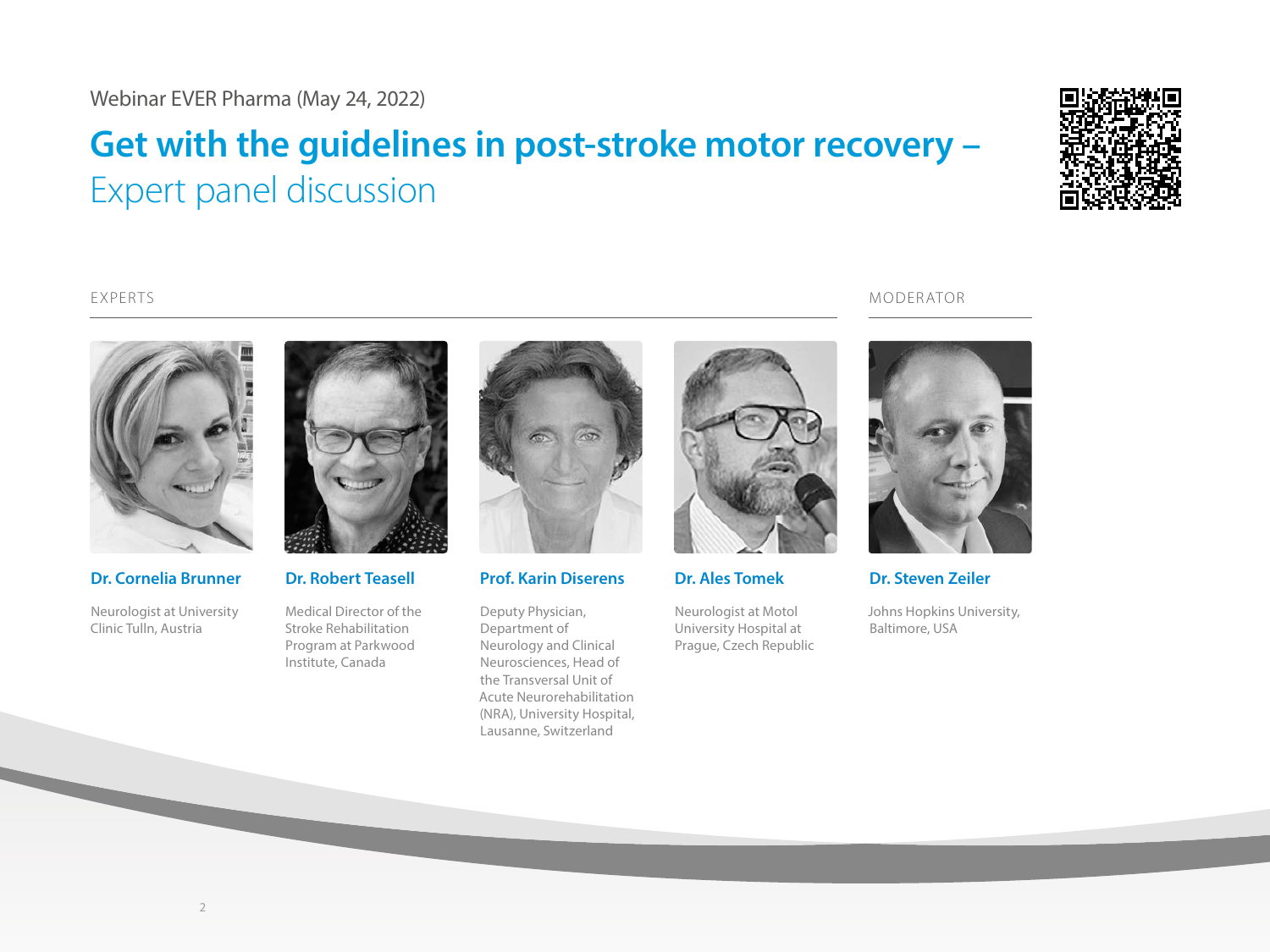## **Get with the guidelines in post-stroke motor recovery –**  Expert panel discussion



INTRODUCTION

On May 24th EVER Pharma conducted its 2nd webinar in 2022 titled 'Get with the guidelines in post-stroke motor recovery – Expert panel discussion'. Four international stroke specialists formed an international panel, expertly moderated by Professor Steven Zeiler to discuss the evidence of Cerebrolysin in post-stroke rehabilitation and – as a consequence – the inclusion into various international treatment guidelines with high recommendation levels.

Only one positive trial in post-stroke motor recovery is CARS trial – Zeiler's Talk

Cerebrolysin recommended in Canadian Stroke Rehab Evidence-based Review – Teasell's Talk

EAN guidelines recommend Cerebrolysin for clinical use – Diserens's Talk

Cerebrolysin - A standard therapy in acute stroke medicine – Brunner's Talk

Stroke rehabilitation needs detailed and practical guidelines – Tomek's Talk

TAKE HOME MESSAGES

SUMMARY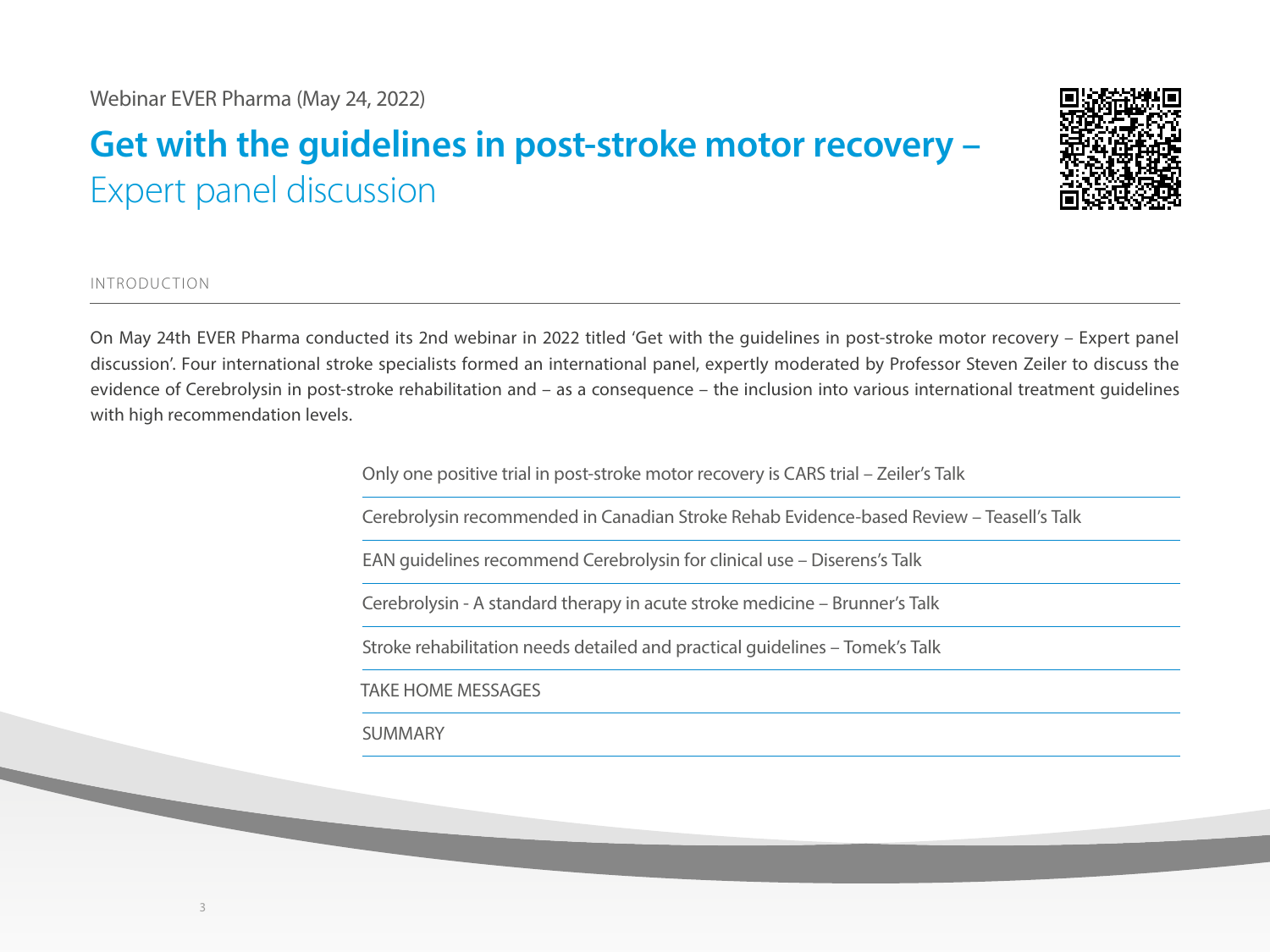## **Only one positive trial in post-stroke motor recovery is CARS trial – Zeiler's Talk**

Dr. Zeiler opened the session with some general remarks about the widely acknowledged understanding that the effects of post-stroke physiotherapy are limited and that additional treatments are needed to improve long-term outcome for stroke patients and also mentioned in this context that the only positive trial in post-stroke motor recovery, considering all treatment forms (robotics, physiotherapy, pharmacology, etc.) is the CARS-trial. This was prominently published in Lancet Neurology in 2019 and can be considered as the most important publication documenting Cerebrolysin as evidence-based medicine beyond any doubt.

4



Advances and challenges in stroke rehabilitation y M Stinear, Catherine E Lang, Steven Zeiler, Winston D Byblow • 14 of 15 clinical trials negative 2016 – 2019 • All trials of technology………..negative • All trials of PT/OT……………..negative • Pharmacological…….………...positive • Cerebrolysin

A survey with the participants followed which aimed to demonstrate the importance of effective treatment methods for patients with motor complications. The majority of the audience correctly stated that around 80 % of stroke patients suffer from upper motor complications, the most frequent of all stroke consequences.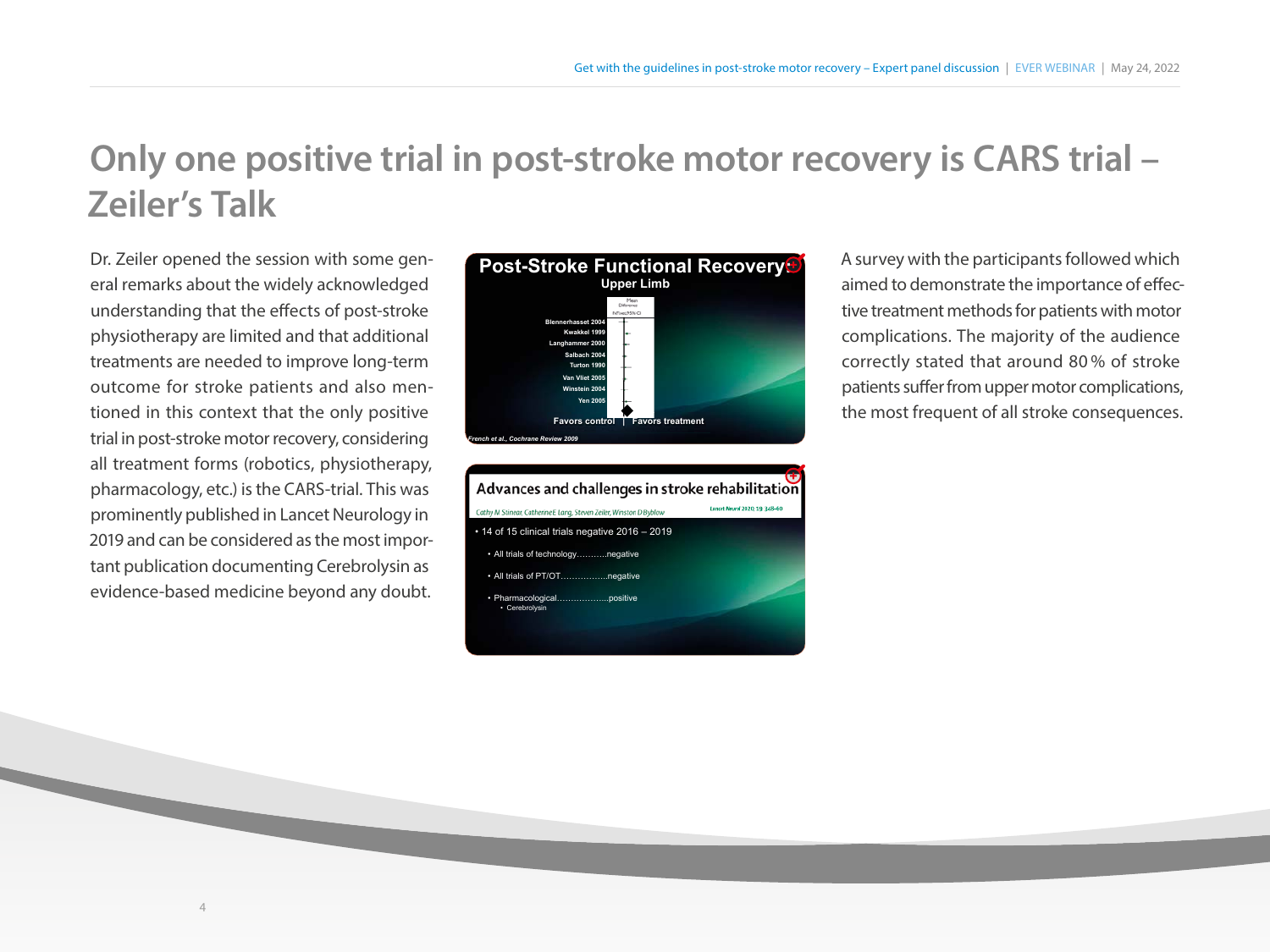## **Cerebrolysin recommended in Canadian Stroke Rehab Evidencebased Review – Teasell's Talk**

Prof. Robert Teasell, Research Director and Chair at Western University London, Ontario who is also the leading author of the Canadian Stroke Rehab Evidence-based Review, continued outlining the strengths of the review as the world's leading and most comprehensive evidence-based review in stroke rehabilitation. Consequently, the review serves as an essential resource for different country guidelines. He presented the details about the Cerebrolysin recommendations within this review, highlighting the results in the three researched domains which are motor function, activities of daily living and stroke severity and summarizes that "Cerebrolysin may be beneficial for upper limb function following stroke".

#### Stroke Rehab Evidence-Based Review

- **SREBR designed to be comprehensive, up-to-date, accessible review which would help guide a best-practice approach** • **World`s leading most comprehensive evidence-based review of**  stroke rehab (20<sup>th</sup> edition-underway) analyzing 3,500 RCTs and 3,500 other studies
- 2,300 RCTs are of Motor Interventions; 500 Cognitive Interventions
- **Critical resource for clinical guidelines** from different countries including the Canadian Stroke Best Practice Guidelines and Ontario QBP

 $\boldsymbol{\Theta}$ 

|     | <b>MOTOR FUNCTION</b>                                                                         |                |                                            |
|-----|-----------------------------------------------------------------------------------------------|----------------|--------------------------------------------|
| LoE | <b>Conclusion Statement</b>                                                                   | <b>RCTs</b>    | <b>References</b>                          |
| 1a  | Cerebrolysin may produce greater improvements in<br>motor function than placebo.              | $\overline{a}$ | Chang et al. 2016:<br>Muresanu et al. 2016 |
|     | <b>ACTIVITIES OF DAILY LIVING</b>                                                             |                |                                            |
| LoE | <b>Conclusion Statement</b>                                                                   | <b>RCTs</b>    | <b>References</b>                          |
| 1b  | Cerebrolysin may produce greater improvements in<br>activities of daily living than placebo.  |                | Chang et al. 2016                          |
|     |                                                                                               |                |                                            |
|     | <b>STROKE SEVERITY</b>                                                                        |                |                                            |
| LoE | <b>Conclusion Statement</b>                                                                   | <b>RCTs</b>    | <b>References</b>                          |
| 1b  | Cerebrolysin may produce greater improvements in<br>measures of stroke severity than placebo. |                | Chang et al. 2016                          |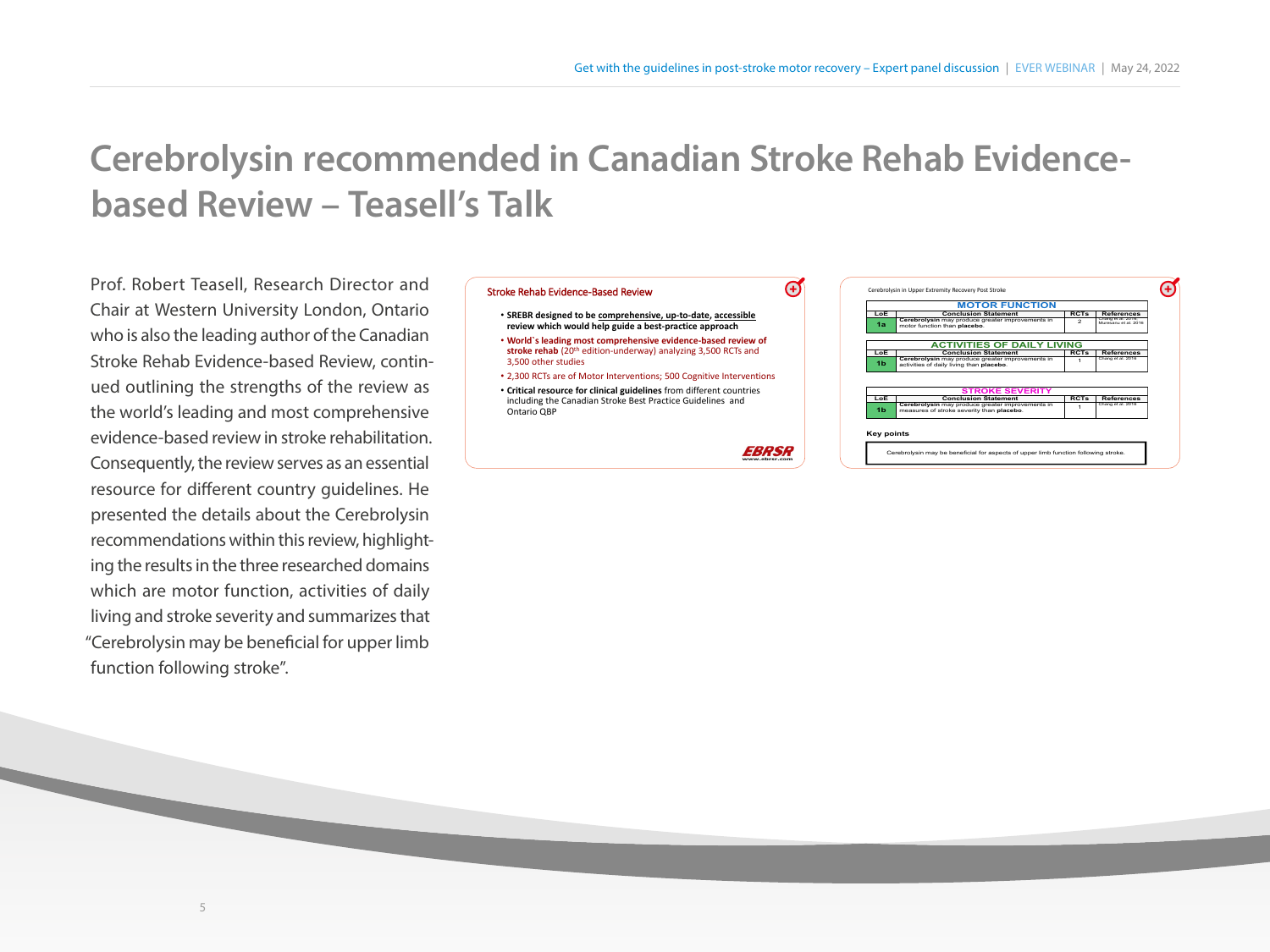## **EAN guidelines recommend Cerebrolysin for clinical use – Diserens's Talk**

Prof. Karin Diserens from University Hospital Lausanne, Switzerland serves as the Head of the Acute Neurorehabilitation Unit. She is a co-author of the EAN-Guidelines and emphasized the importance of this specific quidelines and the thorough methods to develop these quidelines.

What this guideline committee aimed to find out was if the addition of pharmacological agents to early motor rehabilitation is beneficial for patients in regards to early motor performance, neurological function and global functional outcome. The assessment, development and evaluation of the data was conducted within the GRADE framework, one of the most important and acknowledged methodologies globally to develop guidelines.

The results were published in July 2021 and recommended Cerebrolysin for clinical use, ideally with a 30ml daily dosage and for a minimum of 10 days. All other agents were either not recommended for clinical use at all or within a limited scope.

|                                                                                                                                                                                                                                                                                                                                                                                                                                                              | European Academy of Neurology and European Federation<br>of Neurorehabilitation Societies guideline on pharmacological<br>support in early motor rehabilitation after acute<br>ischaemic stroke                                                                                                                                                                                                                                                                                                                                                                                                                                                                                                                                                                                                                                                                                                                                                                                                                                                                                                                                                                                   |  |  |  |  |
|--------------------------------------------------------------------------------------------------------------------------------------------------------------------------------------------------------------------------------------------------------------------------------------------------------------------------------------------------------------------------------------------------------------------------------------------------------------|-----------------------------------------------------------------------------------------------------------------------------------------------------------------------------------------------------------------------------------------------------------------------------------------------------------------------------------------------------------------------------------------------------------------------------------------------------------------------------------------------------------------------------------------------------------------------------------------------------------------------------------------------------------------------------------------------------------------------------------------------------------------------------------------------------------------------------------------------------------------------------------------------------------------------------------------------------------------------------------------------------------------------------------------------------------------------------------------------------------------------------------------------------------------------------------|--|--|--|--|
| Ettore Beghi <sup>1</sup> •   Heinrich Binder <sup>2</sup>   Codruta Birle <sup>3</sup>   Natan Bornstein <sup>4</sup>  <br>Karin Diserens <sup>5</sup>   Stanislav Groppa <sup>6</sup>   Volker Homberg <sup>7</sup>   Vitalie Lisnic <sup>8</sup>  <br>Maura Pugliatti <sup>9</sup>   Gary Randall <sup>10</sup>   Leopold Saltuari <sup>11</sup>   Stefan Strilciuc <sup>12</sup>    <br>Johannes Vester <sup>13</sup>   Dafin Muresanu <sup>3,11</sup> © |                                                                                                                                                                                                                                                                                                                                                                                                                                                                                                                                                                                                                                                                                                                                                                                                                                                                                                                                                                                                                                                                                                                                                                                   |  |  |  |  |
| <sup>2</sup> Department of Neurology, Otto Wagner Hospital, Vienna, Austria<br><sup>2</sup> RoNeuro Institute for Neurological Research and Diagnostic, Clui-Napoca, Romania<br>Switzerland<br><sup>33</sup> Stroke Alliance for Europe (SAFE), Brussels, Belzium<br><sup>11</sup> Research Department for Neurorehabilitation South Tyrol, Bolzano, Italy                                                                                                   | 1Laboratorio di Malattie Neurologiche, Dipartimento di Neuroscienze, IRCCS-Istituto di Ricerche Farmacologiche 'Mario Negri', Milan, Italy<br><sup>4</sup> Shaare Zedek Medical Center, Jerusalem, and Sackler Faculty of Medicine, Tel Aviv University, Tel Aviv Yafo, Israel<br><sup>3</sup> Acute Neurorehabilitation Unit, Department of Clinical Neurosciences, Centre Hospitalier Universitaire Vaudois and University of Lausanne, Lausanne,<br><sup>4</sup> Department of Neurology, Institute of Emergency Medicine, Chisinau, Republic of Moldova<br><sup>7</sup> Department of Neurology, SRH Gesundheitszentrum Bad Wimpfen GmbH, Bad Wimpfen, Germany<br><sup>8</sup> Department of Neurology, State University of Medicine and Pharmacy 'Nicolae Testemitanu', Chisinau, Republic of Moldova<br><sup>9</sup> Department of Biomedical and Specialty Surgical Sciences, University of Ferrara, Ferrara, Italy<br><sup>12</sup> Department of Neurosciences, University of Medicine and Pharmacy Iuliu Hatieganu Cluj-Napoca, Cluj-Napoca, Romania                                                                                                                    |  |  |  |  |
| Correspondence<br>Dafin Muresanu, RoNeuro Institute for<br>Neurological Research and Diagnostic,<br>No. 37 Mircea Eliade Street, Clui-Napoca.<br>Romania.<br>Email: office@ssnn.ro                                                                                                                                                                                                                                                                           | <sup>12</sup> Department of Blometry and Clinical Research, idv Data Analysis and Study Planning, Gauting, Germany<br>Abstract<br>Background and purpose: Early pharmacological support for post-stroke neurorehabili-<br>tation has seen an abundance of mixed results from clinical trials, leaving practitioners<br>at a loss regarding the best options to improve patient outcomes. The objective of this<br>evidence-based guideline is to support clinical decision-making of healthcare profession-<br>als involved in the recovery of stroke survivors.<br>Methods: This guideline was developed using the Grading of Recommendations.<br>Assessment, Development and Evaluation (GRADE) framework, PubMed, Cochrane<br>Library and Embase were searched (from database inception to June 2018, inclusive) to<br>identify studies on pharmacological interventions for stroke rehabilitation initiated in the<br>first 7 days (inclusive) after stroke, which were delivered together with neurorehabilita-<br>tion. A sensitivity analysis was conducted on identified interventions to address results<br>from breaking studies (from end of search to February 2020). |  |  |  |  |
| Approved by the EAN Scientific Committee and Guideline Production Group on 28 January 2021<br>Eur J Neural, 2021;00:1-15.                                                                                                                                                                                                                                                                                                                                    | C 2021 European Academy of Neurology                                                                                                                                                                                                                                                                                                                                                                                                                                                                                                                                                                                                                                                                                                                                                                                                                                                                                                                                                                                                                                                                                                                                              |  |  |  |  |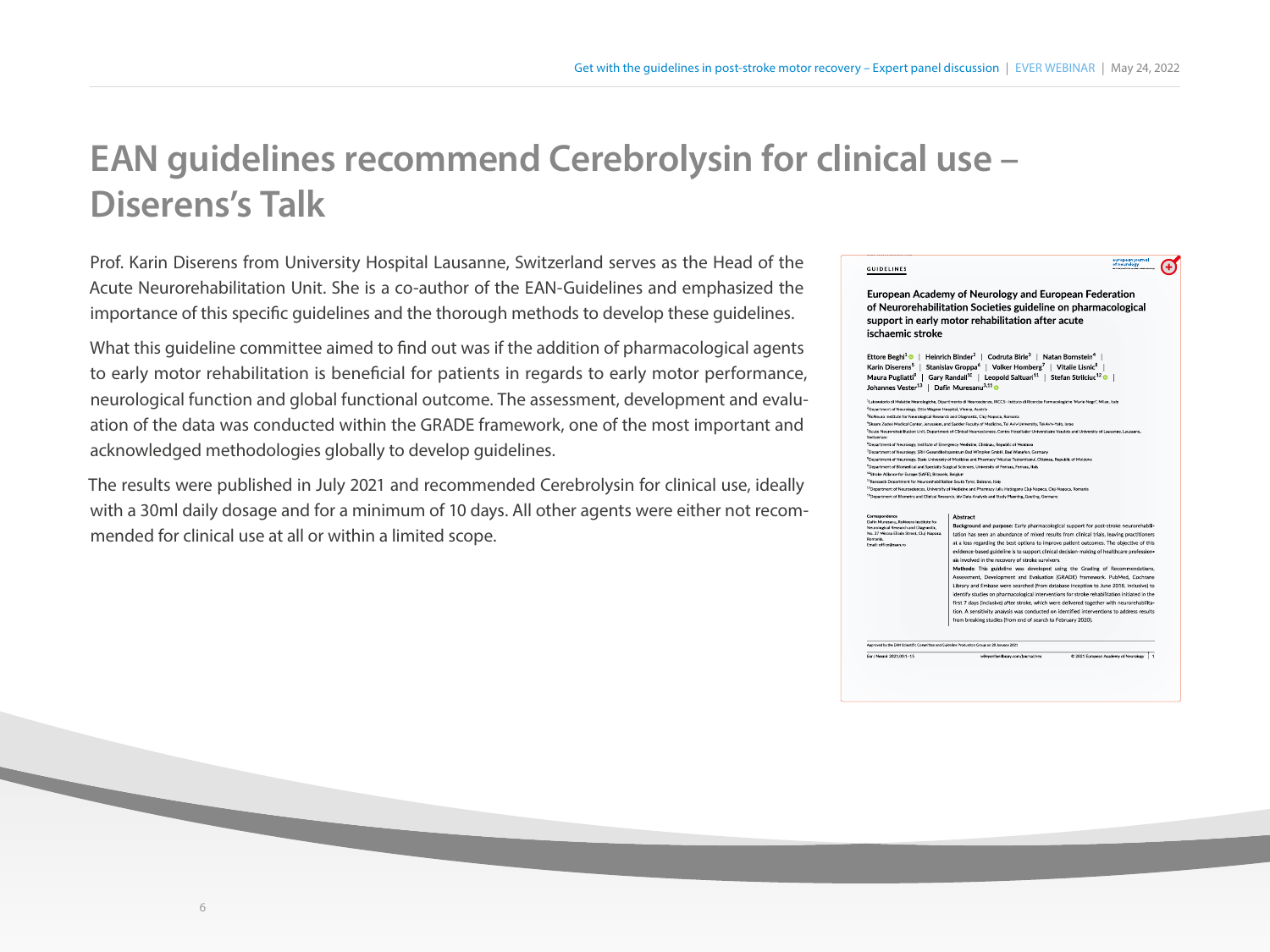## **Cerebrolysin - A standard therapy in acute stroke medicine – Brunner's Talk**

Dr. Cornelia Brunner from University Hospital Tulln in Austria highlighted that rehabilitation should start in the very early phase after brain damage caused by stroke. She then discussed the process which finally led to the decision of her hospital to develop a Standard Operating Procedure (SOP) regulating the inclusion of Cerebrolysin into the routine treatment of motor impaired patients.

This SOP was recently adapted after the EAN guidelines on post-stroke rehabilitation were published.

### SOP 08/2020 Adapted in 2021 based on EAN recommendations

#### • Cerebrolysin<sup>®</sup>

- should be given in patients with NIHSS <sup>≥</sup><sup>8</sup> after ischemic stroke (without any "inclusin/excliusion criteria")
- within 24-72 hours post stroke onset • prescribed for at least 10 days
- once daily
- 30ml intravenously in addition to rehabilitative process
- In case of minor stroke, NIHSS ≤8 SOP from 08/2020

Due to COVID Pandemic and closure of our rehabilitation unit, the SOP wasnt realizable as planned in clinical routine till now.

Dr. Brunner clearly pointed out that the various guideline recommendations not only help her and colleagues in the decision-making processes but that an SOP also makes sure that the standardization of treatment for stroke patients with motor complications is facilitated.

In her take home message Dr. Brunner sent out a very important message to stroke physicians – see below.

 $\mathbf \Theta$ 

### **Outlook**

- Cerebrolysin®:
	- should become a standard therapy in stroke
	- should be implemented in clinical practice in accordance to guidelines
	- can be defined as therapy in acute stroke medicine
- Goals:

 $\mathbf \Theta$ 

- improving long term outcome and disability of stroke patients • reducing caregiver burden
- 
- significant improvement: quality of life (QoL) and activities of daily living (ADL)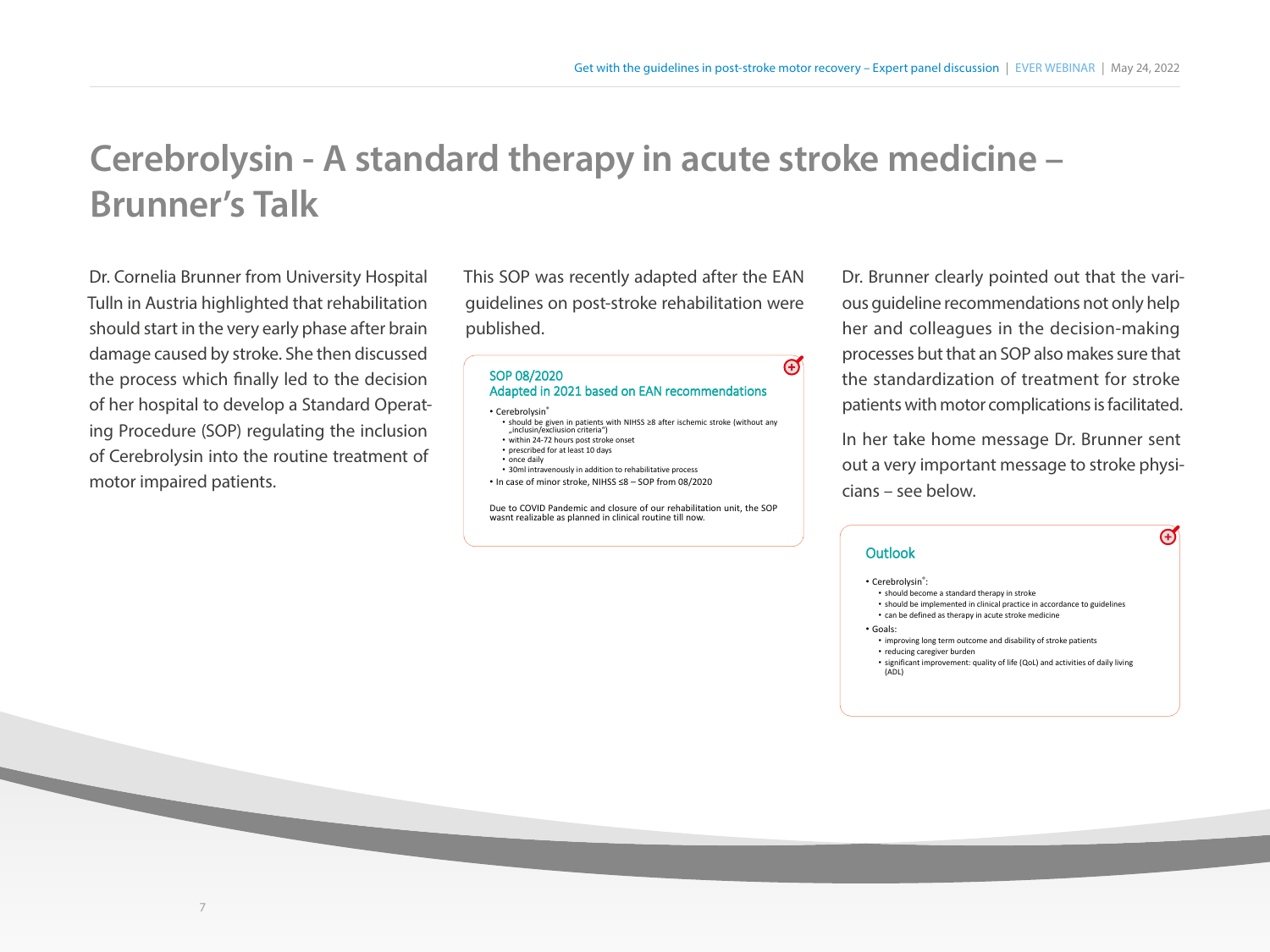## **Stroke rehabilitation needs detailed and practical guidelines – Tomek's Talk**

As the final panelist Prof. Ales Tomek from 2nd Medical Faculty of Charles University Prague, Czech showed not only the main challenges in stroke care as perceived by the medical community but also how these challenges are managed through the help of existing and very detailed guidelines. Interestingly, rehabilitation guidelines are not yet formulated in his country.



Dr. Tomek then introduced plans of the government to increase the attention to identify and later to measure improvements of certain quality indicators for rehabilitation, something which is already routinely done in acute stroke. Currently a project is ongoing which aims to replicate monitoring and improving acute care indicators also in stroke rehabilitation.

In this context Dr. Tomek mentioned the EAN-Guideline as highly relevant for decision-making processes, pointing out that he himself was critical about the evidence of Cerebrolysin until recently but nowadays acknowledges the agent as a potent and relevant medication in stroke, reciting some passages from the German Society of Neurorehabilitation guideline recommending Cerebrolysin - even discussing a specific treatment regimen following the CARS-Trial.

In the end he concluded that stroke rehabilitation needs detailed and practical guidelines for every type of treatment and that pharmacological agents like Cerebrolysin play also an important role.

### **Conclusions**

- Stroke rehabilitation needs **detailed and practical guidelines for every type of treatment** including pharmacological support
- **Rehabilitation needs to be more** centrally organized, and alike in different centers
- Rehabilitation needs **quality of care monitoring**  indicators with regular benchmarking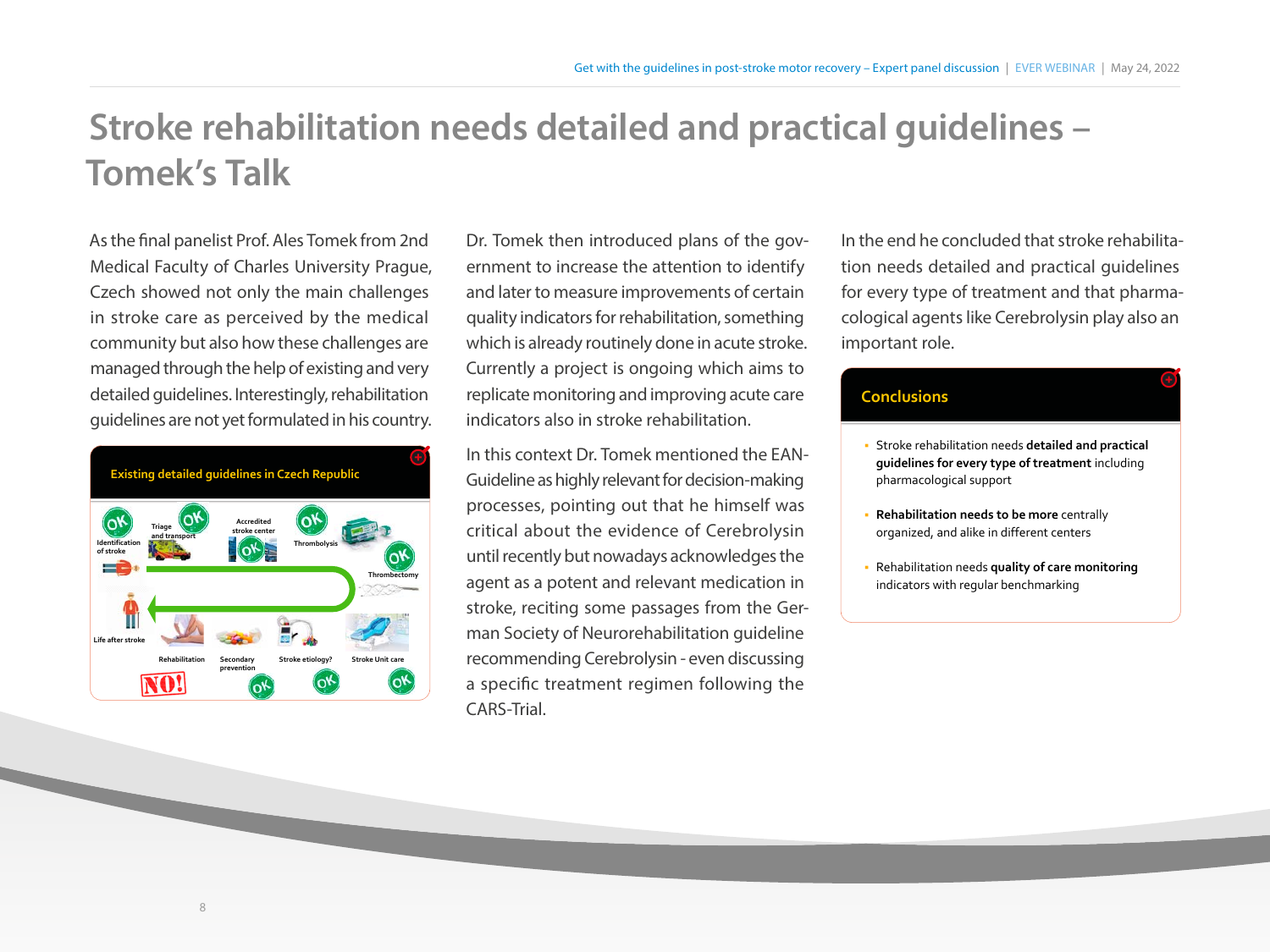### **TAKE HOME MESSAGES**

### **Teasell:**

### **Early, intensive and**  task specific care **has dramatically changed outcomes**

### **Diserens:**

**We need pharmacological agents in rehab guidelines**

### **Brunner:**

**Neurorecovery is a dynamic multifactorial process and for which pharmacological and non pharmacological treatments need to be applied at the right time**

### **Tomek:**

**I am happy that I can help early on and there is an evidence based drug which I can give to my patients**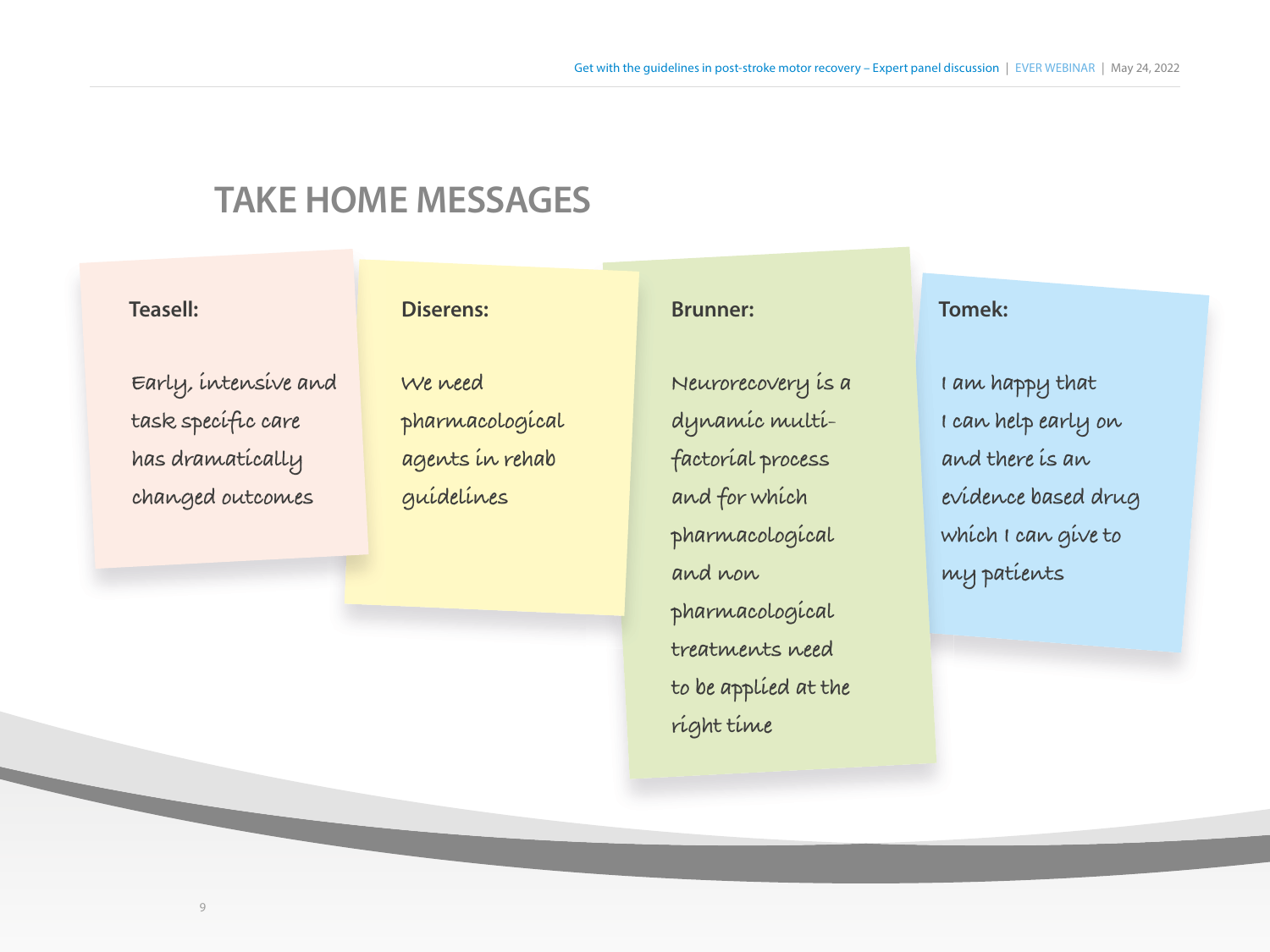### **SUMMARY**

The four panelists as well as the moderator provided essential information about the excellent evidence of Cerebrolysin in motor recovery which consequently led to the inclusion into important guidelines. All speakers support the idea to "Get with the Guidelines" encouraging clinicians globally to implement guideline recommendations into routine clinical practice.